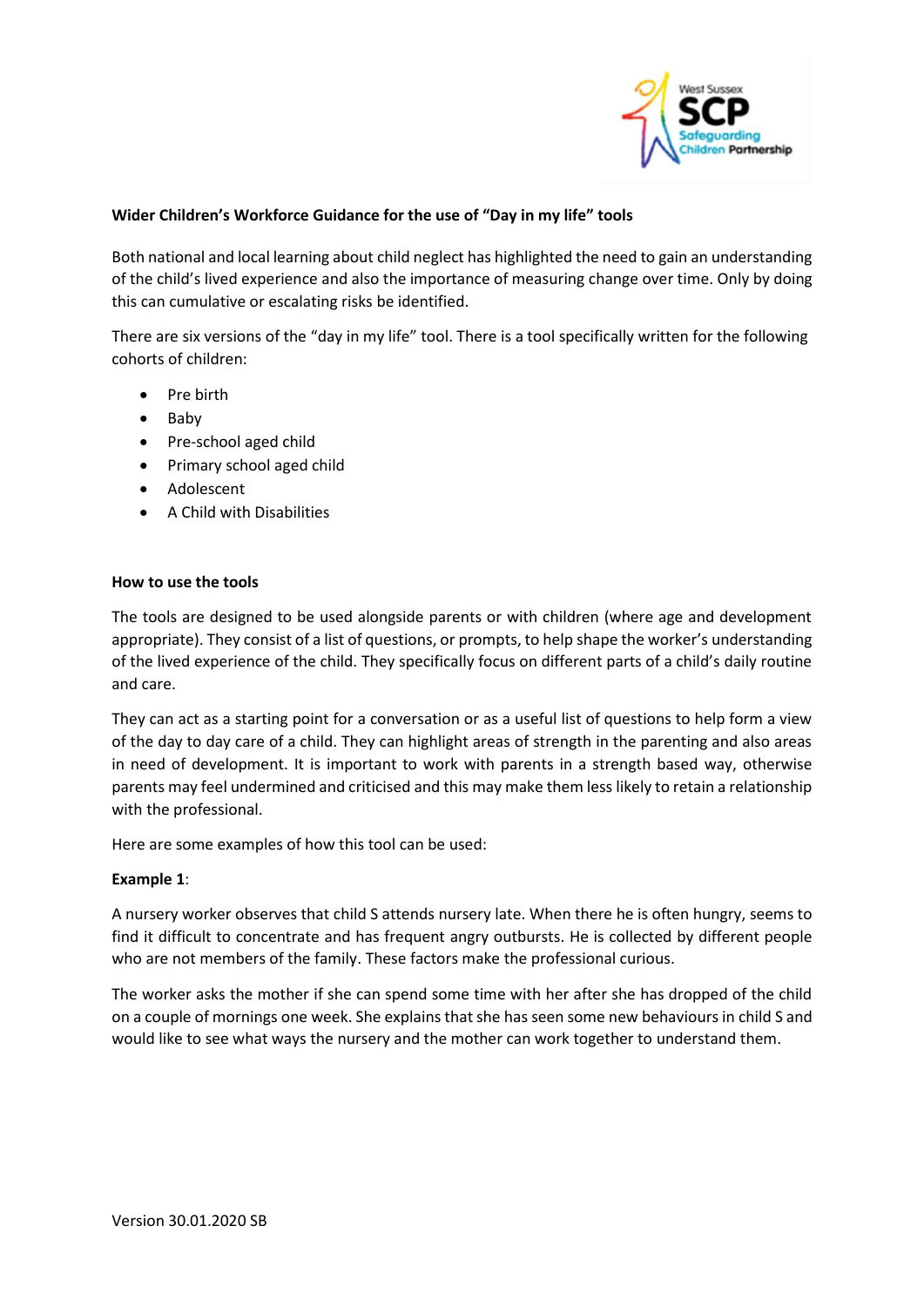

The nursery worker has prepared a sheet of paper, which is divided into 4.

| <b>Mornings</b>                 | <b>Child care</b> |
|---------------------------------|-------------------|
| <b>Afternoons after nursery</b> | <b>Bedtime</b>    |

The worker uses the pre school age version of the "day in my life" to explore the different aspects of child S's routine. One day she discussed the mornings and child care arrangements, on the second morning she reflects with the mother about afternoons and bedtime routines.

Together the mother and the nursery worker identify areas of child S's routine that are working really well. They also both come to realise the importance of a good morning and bedtime routine – both for child S and for the mother, who is feeling exhausted. They complete a "So what do we know? Next Steps?" template and come up with a plan on how to build in a good morning and bedtime routine.

# **Example 2:**

Child A goes to a primary school and is usually a bright, engaged, well presented and happy child. He has recently started to "hit out" at other children. He seems easily frustrated, he has fallen asleep in class and always appears to be hungry.

When the father comes to collect child A, the teacher asks if he has any concerns about child A. The father tells the teacher that he and his new girlfriend are struggling with child A, whose behaviour has changed of late. The father's girlfriend moved into the family home a month ago. The teacher suggests that the father and girlfriend look at the questions on the primary school version of the "day in my life" together and come into the school the following week.

The teacher, father and girlfriend meet and reflect on the changes to child A's routine. They complete a "So what do we know? Next Steps… " template and come up with a plan to try to return child A to his previous routine, whilst gradually introducing the father's girlfriend into the caring role.

### **Example 3:**

Child G is 14 years old and has been referred to CAMHS as a result of concerns about his self harming behaviours and low self esteem. The CAMHS worker uses the "teenager day in my life" to form an initial assessment of the young persons needs. The CAMHS worker takes the list of questions and divides the questions to structure the planned appointments, as follows: